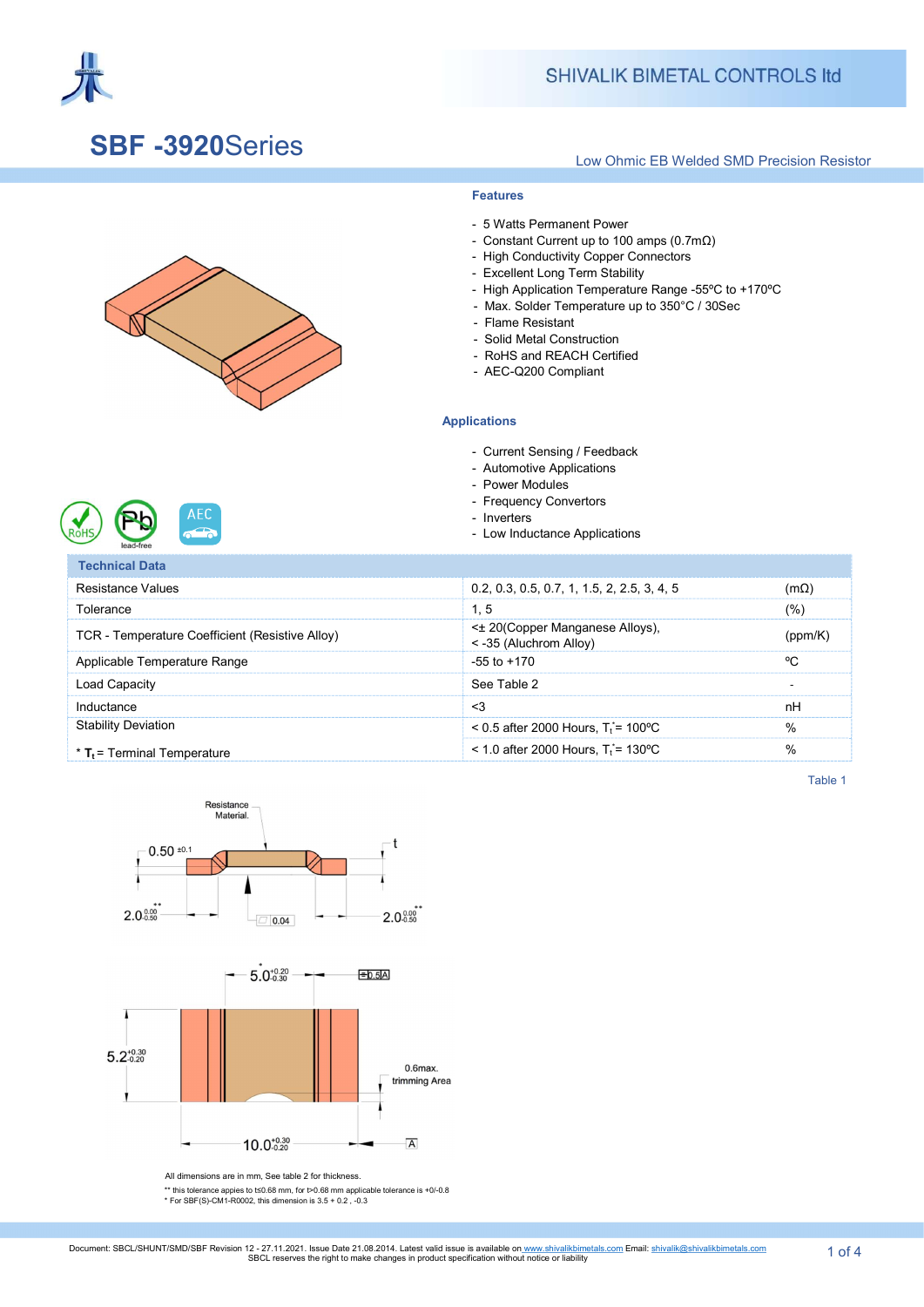

# **SBF - 3920 Series**

Low Ohmic EB Welded SMD Precision Resistor







 $-1.0$   $\frac{1}{20}$ -0.5 0.0 0.5 1.0 20 30 40 50 60 70 80 90 100 110 120 130 %Change in Resistance Typical Resistance Drift ( AC Alloy )

Temperature (ºC)

### Performance:

| <b>Type of Test</b>                | <b>Reference STD</b>    | <b>Test Specifications</b>                                   | <b>Acceptance Criteria</b>               |  |
|------------------------------------|-------------------------|--------------------------------------------------------------|------------------------------------------|--|
| <b>High Temperature Exposure</b>   | MIL-STD-202 Method 108  | 1000Hrs. @ T=170°C.Unpowered.                                | $\overline{AR}$ +/-1%                    |  |
| <b>Temperature Cycling</b>         | JESD22 Method JA-104    | -55°C to 150°C, 1000Cycles, 30Mins<br>at each extreme        | $\Delta$ R +/-0.5%                       |  |
| <b>Biased Humidity</b>             | MIL-STD-202 Method 103  | 85°C & 85RH with 10% operating<br>power, 1000Hrs             | $\Delta$ R +/-0.5%                       |  |
| <b>Operational Life</b>            | MIL-STD-202 Method 108  | 125°C at rated power, 1000Hrs                                | $\Delta$ R +/-1%                         |  |
| <b>External Visual</b>             | MIL-STD-883 Method 2009 | Visual inspection                                            | Visual                                   |  |
| <b>Physical Dimension</b>          | JESD22 Method JB-100    | Dimensional inspection as per SBCL<br>Specifications         | Shall confirm within<br>tolerance limits |  |
| Resistance to Solvents             | MII -STD-202 Method 215 | Clean with Aqueous chemical                                  | Marking shall be legible                 |  |
| <b>Mechanical Shock</b>            | MIL-STD-202 Method 213  | 100g for 6ms, Half sine                                      | $\Delta$ R +/-0.2%                       |  |
| Vibration                          | MIL-STD-202 Method 204  | 5q for 20Mins, 12 cycles each of 3<br>orientations 10-2000Hz | AR +/-0.2%                               |  |
| Resistance to Soldering<br>Heat    | MIL-STD-202 Method 210  | Solder Temp. 260°C, Time 10Secs                              | $\Delta$ R +/-0.5%                       |  |
| Solderability                      | J-STD-002               | As per J-STD-002                                             | >95% Coverage in 10x<br>Magnification    |  |
| <b>Electrical Characterization</b> | User Spec.              | Resistance as defined                                        | Shall confirm within<br>tolerance limits |  |
| Short Time Over Load               | --                      | 5x Rated Power for 5Secs                                     | $\Delta$ R +/-1%                         |  |
| Low Temperature Storage            | $-$                     | -65°C for 24Hrs                                              | AR +/-0.2%                               |  |

Document: SBCL/SHUNT/SMD/SBF Revision 12 - 27.11.2021. Issue Date 21.08.2014. Latest valid issue is available on www.shivalikbimetals.com Email: <u>shivalik@shivalikbimetals.com</u><br>SBCL reserves the right to make changes in pr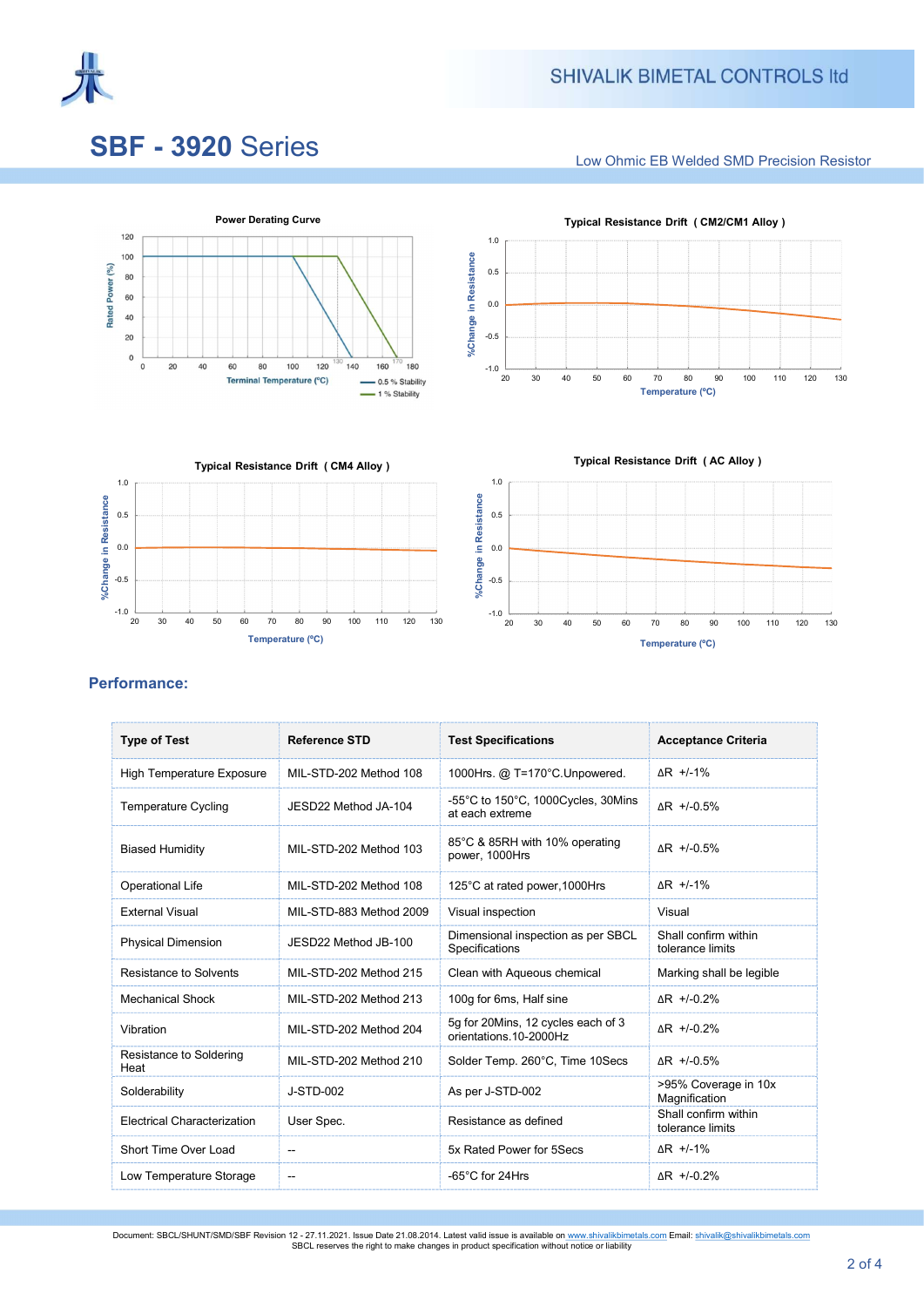

# **SBF - 3920 Series**

### Low Ohmic EB Welded SMD Precision Resistor

| <b>Type</b>      | <b>Resistance</b><br>Value (m $\Omega$ ) | <b>Material</b>            | $t+/- 0.10$<br>(mm) | <b>TCR</b><br>(ppm) | Proc<br>(W) | $P_{100^{\circ}C}$<br>(W) |
|------------------|------------------------------------------|----------------------------|---------------------|---------------------|-------------|---------------------------|
| SBF-CM4-R0002    | 0.2                                      | Copper Manganese Tin Alloy | 1.42                | 100                 | 12          | 5                         |
| SBF(S)-CM1-R0002 | 0.2                                      | Copper Manganese Alloy     | 1.30                | $200$               | 12          | 5                         |
| SBF-CM2-R0003    | 0.3                                      | Copper Manganese Alloy     | 1.42                | < 150               | 10          | 5                         |
| SBF-CM2-R0005    | 0.5                                      | Copper Manganese Alloy     | 0.84                | < 70                | 10          | 5                         |
| SBF-CM2-R0007    | 0.7                                      | Copper Manganese Alloy     | 0.60                | < 60                | 8           | 5                         |
| SBF-CM2-R001     | 1.0                                      | Copper Manganese Alloy     | 0.42                | < 50                | 7           | 4                         |
| SBF-AC-R001      | 1.0                                      | Aluchrom Alloy             | 1.36                | < 50                | 8           | 5                         |
| SBF-AC-R0015     | 1.5                                      | Aluchrom Alloy             | 0.91                | < 50                | 7           | 4.5                       |
| SBF-AC-R002      | 2.0                                      | Aluchrom Alloy             | 0.68                | < 50                | 6           | $\overline{4}$            |
| SBF-AC-R0025     | 2.5                                      | Aluchrom Alloy             | 0.54                | < 50                | 5           | 3.5                       |
| SBF-AC-R003      | 3.0                                      | Aluchrom Alloy             | 0.45                | < 50                | 5           | 3                         |
| SBF-AC-R004      | 4.0                                      | Aluchrom Alloy             | 0.34                | < 50                | 5           | 3                         |
| SBF-AC-R005      | 5.0                                      | Aluchrom Alloy             | 0.27                | < 50                | 3           | 2                         |

Table 2

| <b>Reel Information</b>  |                 |  |  |
|--------------------------|-----------------|--|--|
| Reference Standard       | DIN FN 60286-3  |  |  |
| Width of Reel            | $16 \text{ mm}$ |  |  |
| Number of parts per Reel | 3000 pcs        |  |  |



 Note: Recommended Solder Reflow Profile:

http://www.shivalikbimetals.com/SRP-01.pdf



Proposed PCB Layout